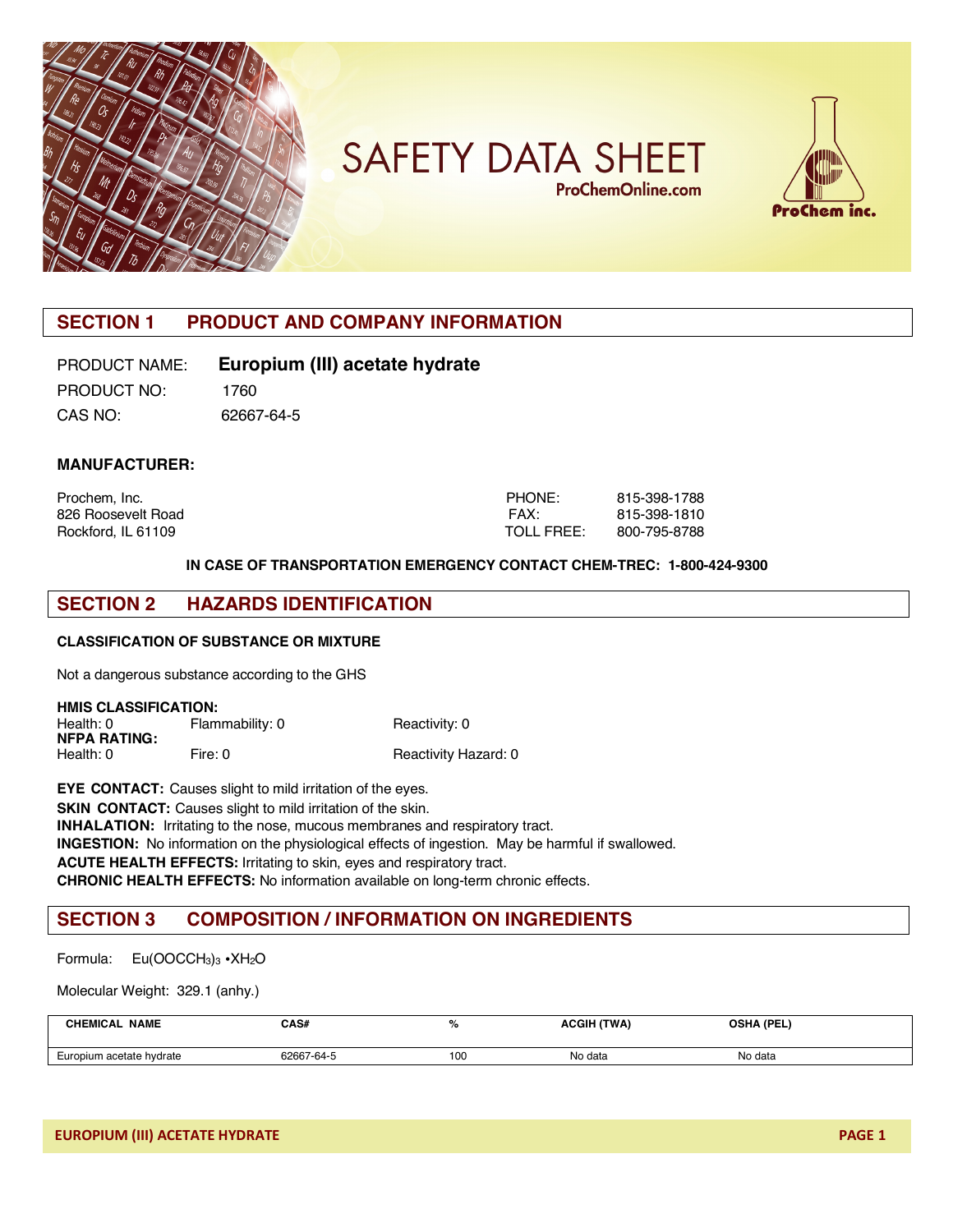## **SECTION 4 FIRST AID MEASURES**

**EYE EXPOSURE:** Immediately flush the eyes with copious amounts of water for at least 15 minutes. Assure flushing under eyelids. A victim may need assistance in keeping their eyelids open. Get immediate competent medical attention.

**SKIN EXPOSURE**: Wash affected area with water. Remove contaminated clothes if necessary. Seek medical assistance if irritation persists.

**INHALATION:** Remove the victim to fresh air. Closely monitor the victim for signs of respiratory problems, such as difficulty in breathing, coughing, wheezing, or pain. In such cases, seek immediate medical assistance.

**INGESTION:** Seek medical assistance immediately. Keep the victim calm. Give the victim water (only if conscious). Induce vomiting only if directed by medical personnel.

#### **SECTION 5 FIREFIGHTING MEASURES**

**FLASH POINT:** Product not flammable or combustible

**AUTO IGNITION TEMPERATURE:** None

**EXPLOSION LIMITS:** None

**EXTINGUISHING MEDIUM:** Carbon dioxide, extinguishing powder, or water spray. Fight larger fires with water spray or alcohol resistant foam.

**SPECIAL FIRE FIGHTING PROCEDURES**: If involved in a fire, fire fighters should be equipped with a NIOSH approved positive pressure self-contained breathing apparatus and full protective clothing.

**HAZARDOUS COMBUSTION AND DECOMPOSITION PRODUCTS**: If involved in a fire carbon monoxide, carbon dioxide, and metal oxide fumes may be released.

**UNUSUAL FIRE OR EXPLOSION HAZARDS**: No unusual fire or explosion hazards.

#### **SECTION 6 ACCIDENTAL RELEASE MEASURES**

**PERSONAL PRECAUTIONS:** Wear personal protective equipment. Avoid dust formation. Avoid breathing vapors, mist, or gas. **ENVIRONMENTAL PRECAUTIONS:** Do not let product enter drains.

**METHODS AND MATERIALS FOR CONTAINMENT AND CLEANING UP:** Small spills can be mixed with vermiculite or sodium carbonate and swept up.

#### **SECTION 7 HANDLING AND STORAGE**

**PRECAUTIONS FOR SAFE HANDLING:** Provide appropriate exhaust ventilation at places where dust is formed. Keep container tightly closed.

**CONDITIONS FOR SAFE STORAGE:** Store material in a sealed container. Keep away from heat and moisture.

#### **SECTION 8 EXPOSURE CONTROLS AND PERSONAL PROTECTION**

**EYE PROTECTION**: Always wear approved safety glasses with side shields, safety goggles, or face shield when

handling a chemicals substance in the laboratory.

**SKIN PROTECTION**: Chemical resistant gloves.

**VENTILATION:** If possible, handle the material in an efficient fume hood.

**RESPIRATOR:** If in form of fine dust and ventilation is not available a respirator should be worn. The use of respirators requires a Respirator Protection Program to be in compliance with 29 CFR 19-10.134.

#### **SECTION 9 PHYSICAL AND CHEMICAL PROPERTIES**

**COLOR AND FORM:** White powder **MELTING POINT**: None **BOILING POINT:** No data **MOLECULAR WEIGHT:** 329.1 (anhy.) **ODOR:** No data available **SPECIFIC GRAVITY:** No data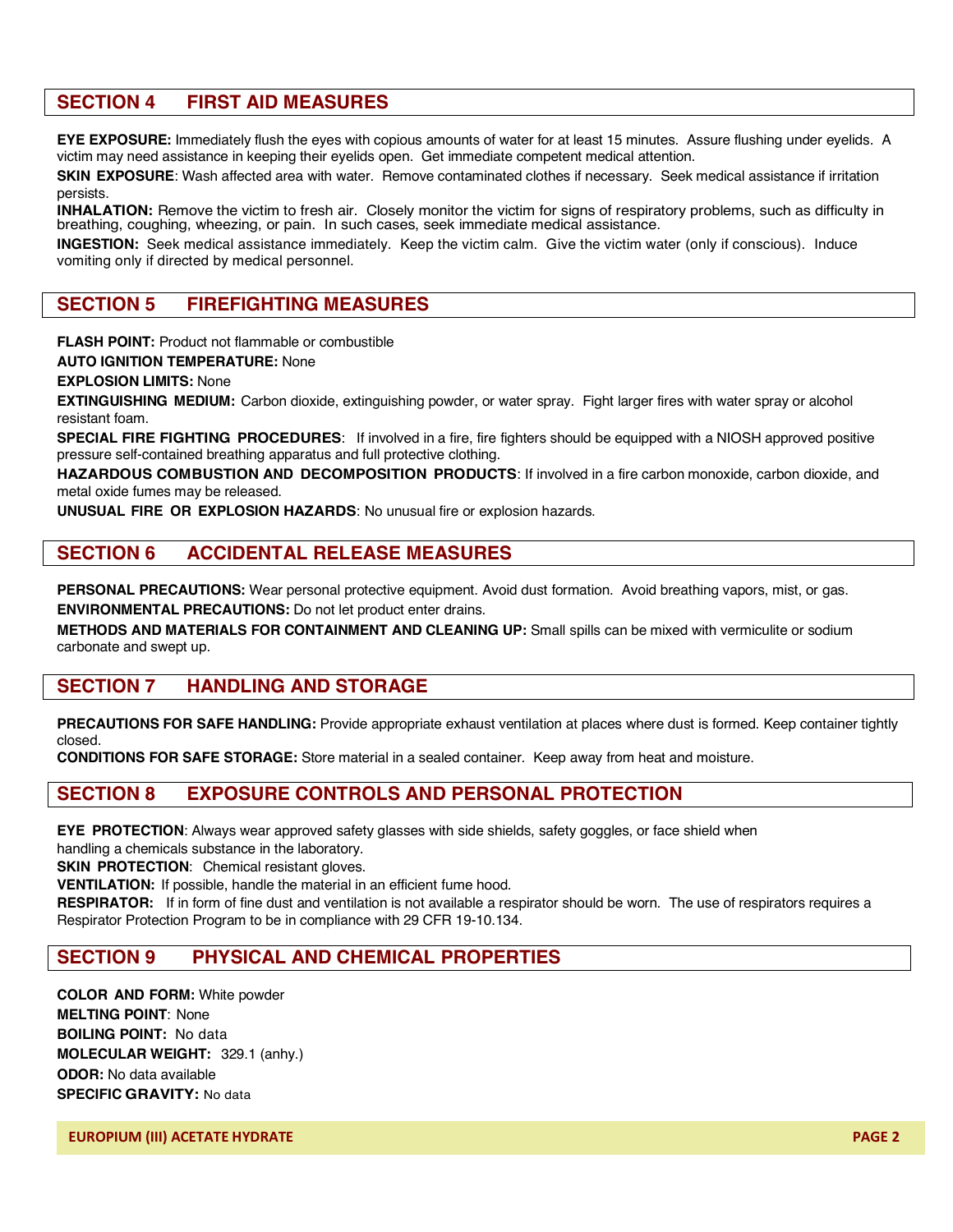## **SECTION 9 PHYSICAL AND CHEMICAL PROPERTIES (Cont.)**

**VAPOR PRESSURE:** Not applicable **SOLUBILITY IN WATER:** Soluble

## **SECTION 10 STABILITY AND REACTIVITY**

**STABILITY:** Stable **HAZARDOUS POLYMERIZATION:** No hazardous polymerization **CONDITIONS TO AVOID:** None **INCOMPATIBILITY:** Oxidizing agents and active metals **DECOMPOSITION PRODUCTS:** Carbon monoxide, carbon dioxide, europium oxide, and organic fumes.

### **SECTION 11 TOXICOLOGICAL DATA**

**CARCINOGENIC EFFECTS:** No component of this product present at levels greater than or equal to 0.1% is identified as probable, possible or confirmed human carcinogen. **MUTAGENIC EFFECTS:** No data **TERATOGENIC EFFECTS:** No data

To the best of our knowledge the toxicological effects of this compound have not been fully investigated.

### **SECTION 12 ECOLOGICAL DATA**

No information available

#### **SECTION 13 DISPOSAL CONSIDERATIONS**

Dispose of in according to local, state and federal regulations.

#### **SECTION 14 TRANSPORTATION DATA**

Non-hazardous material

### **SECTION 15 REGULATORY INFORMATION**

**TSCA:** Not listed in the TSCA Inventory

**SARA 302 COMPONENTS:** No chemicals in this material are subject to the reporting requirements of SARA Title III, Section 302. **SARA (TITLE 313):** This material does not contain any chemical components with known CAS numbers that exceed the threshold (De Minimis) reporting levels established by SARA Title III, Section 313.

**MASSACHUSETTS RIGHT TO KNOW COMPONENETS:** No components are subject to the Massachusetts Right to Know Act.

**PENNSYLVANIA RIGHT TO KNOW COMPONENTS:** Europium (III) acetate hydrate

**NEW JERSEY RIGHT TO KNOW COMPONENTS:** Europium (III) acetate hydrate

**CALIFORNIA PROP. 65 COMPONENTS:** This product does not contain any chemicals known to State of California to cause cancer, birth defects, or any other reproductive harm.